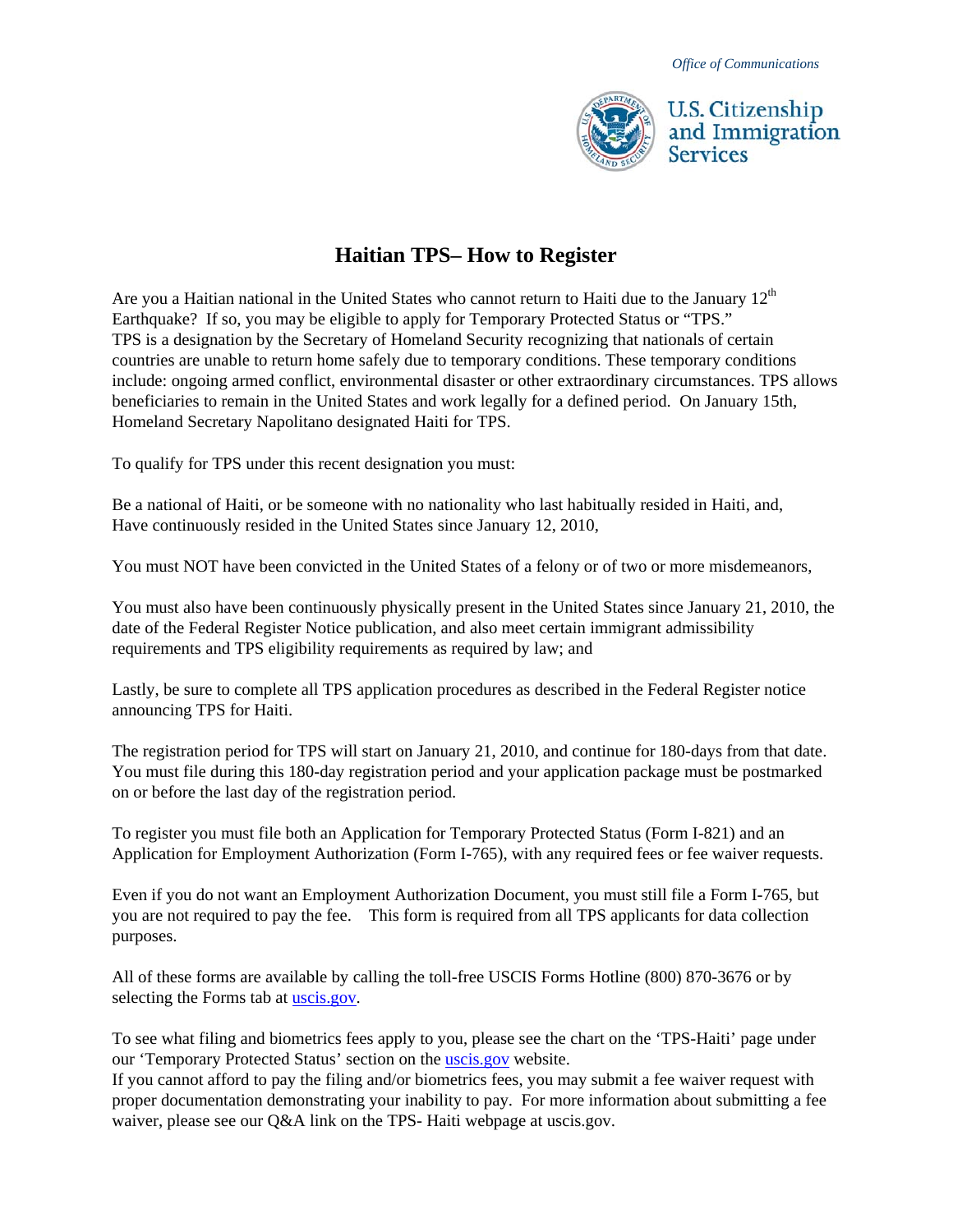In addition to submitting your Forms I-821 and I-765, you must also submit two color passport-style photographs of yourself and evidence that you meet the basic eligibility requirements for TPS.

To qualify for TPS, you need to prove that you are a national of Haiti or a person with no nationality who last habitually resided in Haiti. You can prove this by submitting a copy of your birth certificate showing you were born in Haiti or a copy of your Haitian passport, even if it has expired. If you do not have a Haitian passport and are unable to obtain your birth certificate from Haiti due to the devastation, you will need to submit secondary evidence. This secondary evidence can be any other documents you already have in your possession from Haiti, such as your baptismal certificate or school records from Haiti. If you have no documentation at all, you can submit sworn affidavits from close friends and family members providing the specific details of the date and place of your birth and how they know this information.

If you are stateless and have no nationality, and you last habitually resided in Haiti, you must demonstrate this by submitting a statement explaining why you are stateless and any documentation you may have from Haiti showing that you last habitually resided there. If that documentation is not available, you may submit sworn affidavits from close friends and family members who have direct knowledge of your residence in Haiti.

If any document is not in English, you must also submit an English translation. The person translating the document(s) must certify that he/she is competent in English and the foreign language from which the document is being translated.

Evidence should also indicate that you have continuously resided in the United States since January 12, 2010 and that you have been continuously present in the United States since January 21, 2010, the date of the Federal Register Notice designating Haiti for TPS was published.

Examples of evidence proving continuous residence and continuous physical presence can include, but are not limited to, letters from your current and former employers showing where you have worked, rent receipts, payroll stubs, bank statements, school records, or any other documents you may have showing your continuous physical presence and residence in the United States.

The address for submitting your application may be found on the TPS-Haiti webpage at uscis.gov or on the Haiti TPS federal register notice.

Once you file your application, it will go through several stages – intake, ASC appointment and biometrics scheduling, and adjudication. During the intake process, your application will be reviewed to ensure that it is complete. If it is, you will receive a notice with your receipt number. It is very important for you to keep your notice, since you will need to refer to this receipt number for future case inquiries. Shortly after intake, you will receive another notice telling you when and where to appear for your biometrics appointment at an Application Support Center, also known as an ASC. If you can't make your scheduled ASC appointment due to an unavoidable conflict, you can ask us to reschedule. However, please be aware that this may result in significant processing delays for your application as well as a delay in receiving your new ASC appointment notice.

After intake and biometrics, your case will move to the adjudications stage, where we will process your application. If you applied for an Employment Authorization Document (Form I-765), you will receive a decision on that first. We will then issue a separate decision on your TPS application a few months later. Please be aware that some unauthorized practitioners may try to take advantage of you by claiming they can file TPS forms. These same individuals may ask that you pay them to file such forms. We want to